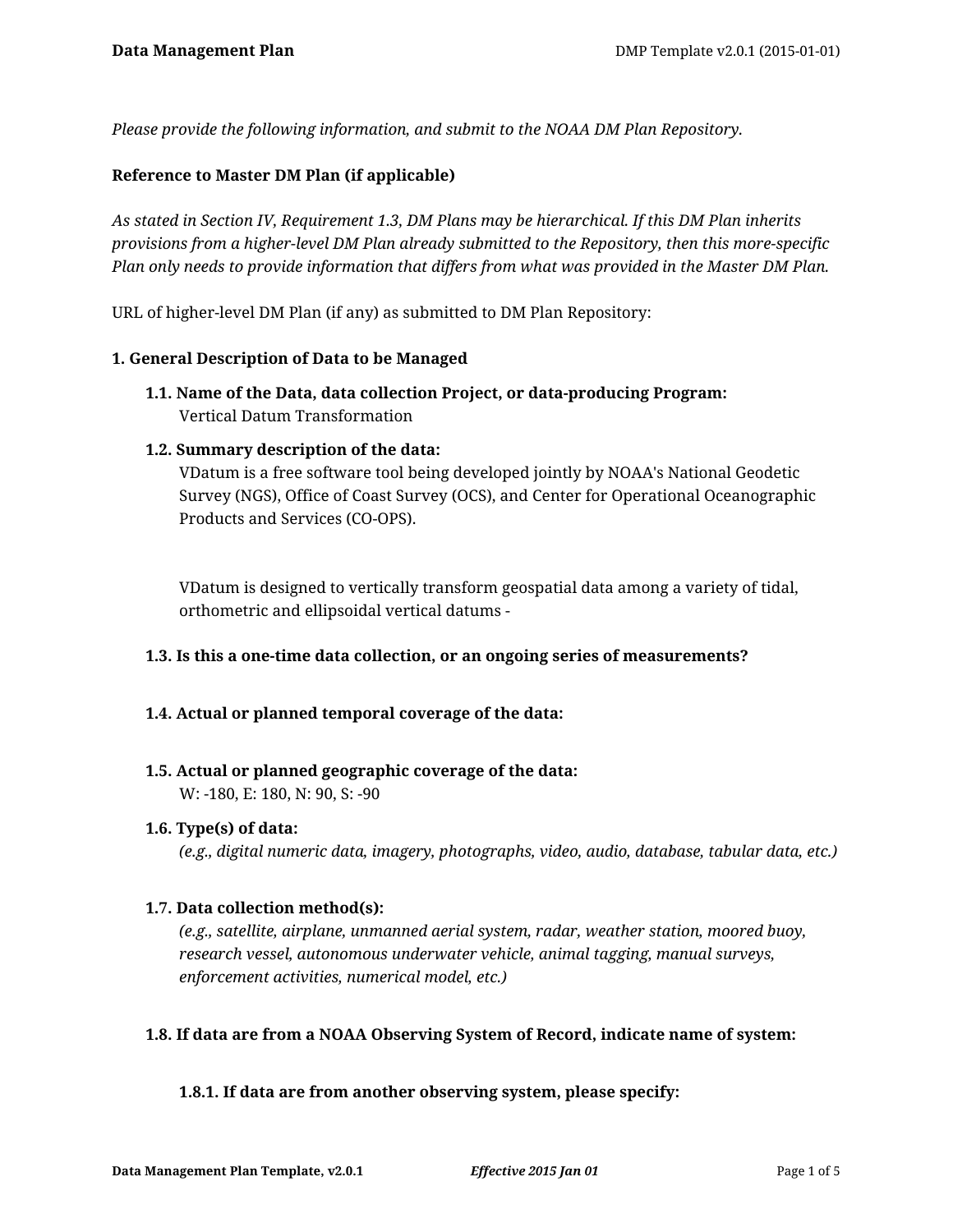## **2. Point of Contact for this Data Management Plan (author or maintainer)**

**2.1. Name:**

Patrick Keown

- **2.2. Title:** Metadata Contact
- **2.3. Affiliation or facility:**
- **2.4. E-mail address:** patrick.keown@noaa.gov

**2.5. Phone number:** 240-533-0031

# **3. Responsible Party for Data Management**

*Program Managers, or their designee, shall be responsible for assuring the proper management of the data produced by their Program. Please indicate the responsible party below.*

**3.1. Name:** Patrick Keown

**3.2. Title:** Data Steward

# **4. Resources**

*Programs must identify resources within their own budget for managing the data they produce.*

# **4.1. Have resources for management of these data been identified?**

# **4.2. Approximate percentage of the budget for these data devoted to data management ( specify percentage or "unknown"):**

# **5. Data Lineage and Quality**

*NOAA has issued Information Quality Guidelines for ensuring and maximizing the quality, objectivity, utility, and integrity of information which it disseminates.*

# **5.1. Processing workflow of the data from collection or acquisition to making it publicly accessible**

*(describe or provide URL of description):*

# **5.1.1. If data at different stages of the workflow, or products derived from these data, are subject to a separate data management plan, provide reference to other**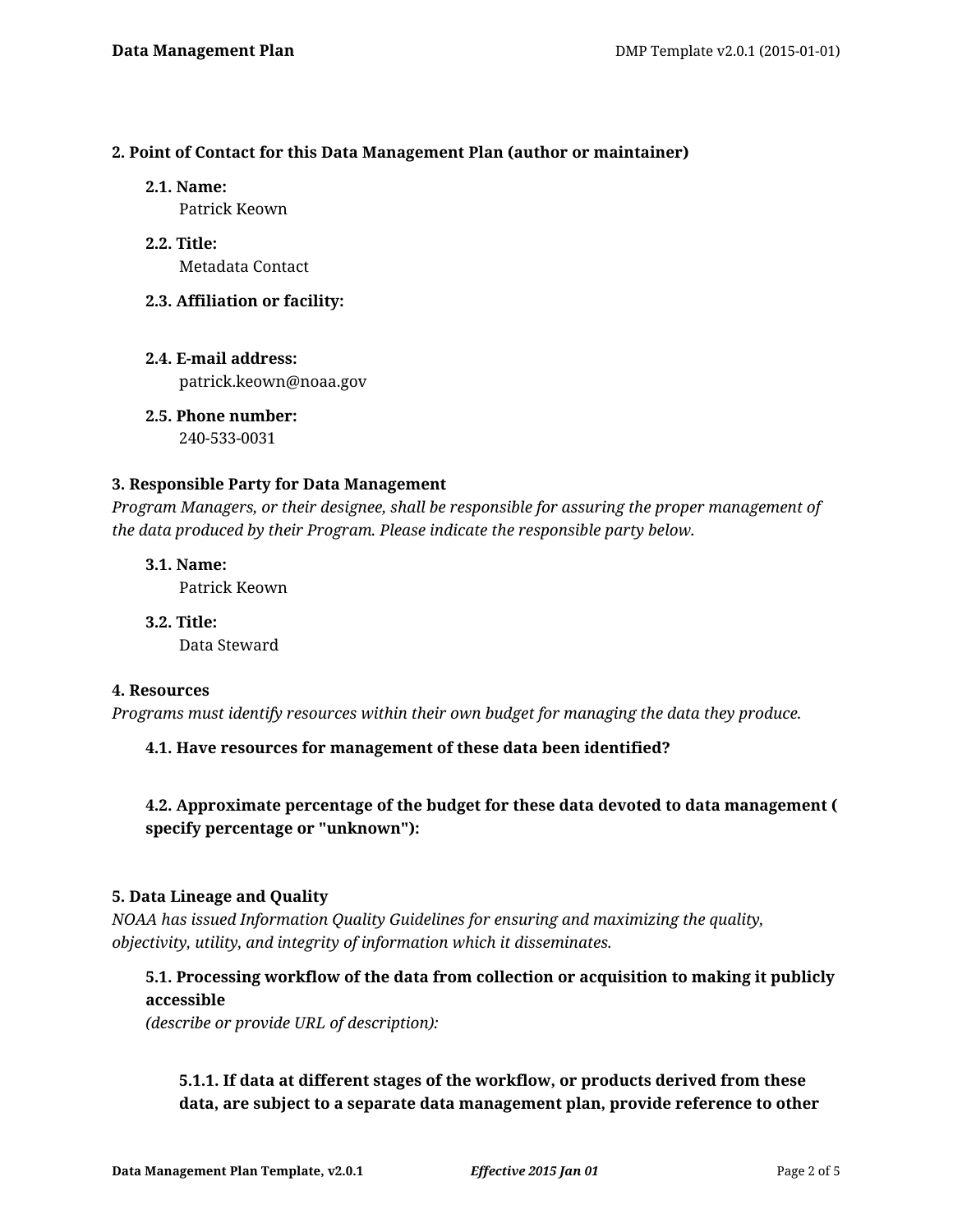**plan:**

# **5.2. Quality control procedures employed (describe or provide URL of description):**

## **6. Data Documentation**

*The EDMC Data Documentation Procedural Directive requires that NOAA data be well documented, specifies the use of ISO 19115 and related standards for documentation of new data, and provides links to resources and tools for metadata creation and validation.*

## **6.1. Does metadata comply with EDMC Data Documentation directive?**

No

# **6.1.1. If metadata are non-existent or non-compliant, please explain:**

Missing/invalid information:

- 1.3. Is this a one-time data collection, or an ongoing series of measurements?
- 1.4. Actual or planned temporal coverage of the data
- 1.6. Type(s) of data
- 1.7. Data collection method(s)
- 4.1. Have resources for management of these data been identified?
- 4.2. Approximate percentage of the budget for these data devoted to data management

- 5.1. Processing workflow of the data from collection or acquisition to making it publicly accessible

- 5.2. Quality control procedures employed
- 7.1. Do these data comply with the Data Access directive?
- 7.1.1. If data are not available or has limitations, has a Waiver been filed?
- 7.1.2. If there are limitations to data access, describe how data are protected
- 7.4. Approximate delay between data collection and dissemination
- 8.1. Actual or planned long-term data archive location

- 8.3. Approximate delay between data collection and submission to an archive facility

- 8.4. How will the data be protected from accidental or malicious modification or deletion prior to receipt by the archive?

# **6.2. Name of organization or facility providing metadata hosting:**

NMFS Office of Science and Technology

# **6.2.1. If service is needed for metadata hosting, please indicate:**

## **6.3. URL of metadata folder or data catalog, if known:**

https://www.fisheries.noaa.gov/inport/item/39987

# **6.4. Process for producing and maintaining metadata**

*(describe or provide URL of description):*

Metadata produced and maintained in accordance with the NOAA Data Documentation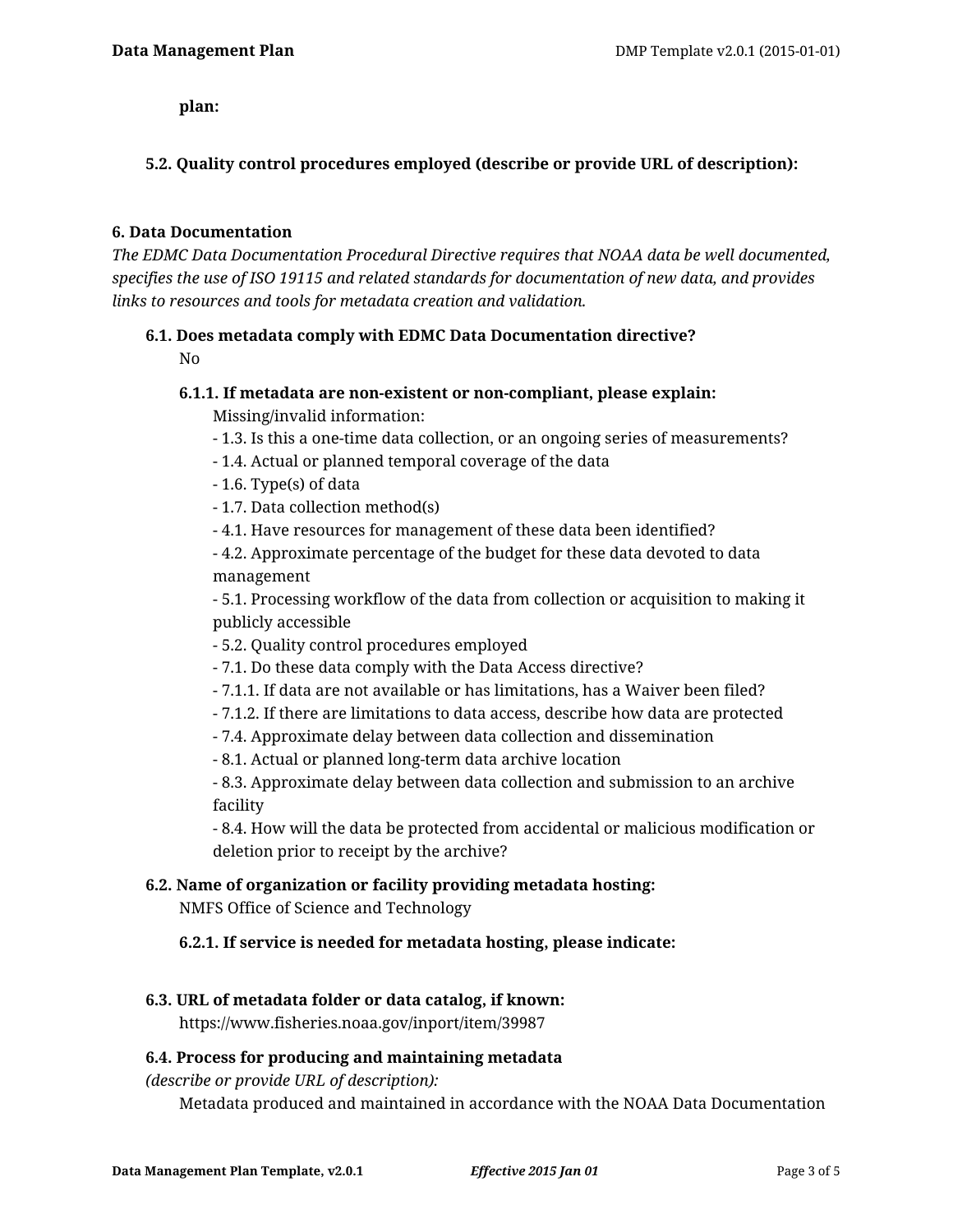Procedural Directive: https://nosc.noaa.gov/EDMC/DAARWG/docs/EDMC\_PD-Data\_Documentation\_v1.pdf

## **7. Data Access**

*NAO 212-15 states that access to environmental data may only be restricted when distribution is explicitly limited by law, regulation, policy (such as those applicable to personally identifiable information or protected critical infrastructure information or proprietary trade information) or by security requirements. The EDMC Data Access Procedural Directive contains specific guidance, recommends the use of open-standard, interoperable, non-proprietary web services, provides information about resources and tools to enable data access, and includes a Waiver to be submitted to justify any approach other than full, unrestricted public access.*

## **7.1. Do these data comply with the Data Access directive?**

**7.1.1. If the data are not to be made available to the public at all, or with limitations, has a Waiver (Appendix A of Data Access directive) been filed?**

**7.1.2. If there are limitations to public data access, describe how data are protected from unauthorized access or disclosure:**

**7.2. Name of organization of facility providing data access:** Office of Coast Survey (OCS)

## **7.2.1. If data hosting service is needed, please indicate:**

- **7.2.2. URL of data access service, if known:** http://vdatum.noaa.gov/download\_agreement.php
- **7.3. Data access methods or services offered:** See Distribution Liability regard User Agreement for download.;
- **7.4. Approximate delay between data collection and dissemination:**

**7.4.1. If delay is longer than latency of automated processing, indicate under what authority data access is delayed:**

## **8. Data Preservation and Protection**

*The NOAA Procedure for Scientific Records Appraisal and Archive Approval describes how to identify, appraise and decide what scientific records are to be preserved in a NOAA archive.*

## **8.1. Actual or planned long-term data archive location:**

*(Specify NCEI-MD, NCEI-CO, NCEI-NC, NCEI-MS, World Data Center (WDC) facility, Other, To Be Determined, Unable to Archive, or No Archiving Intended)*